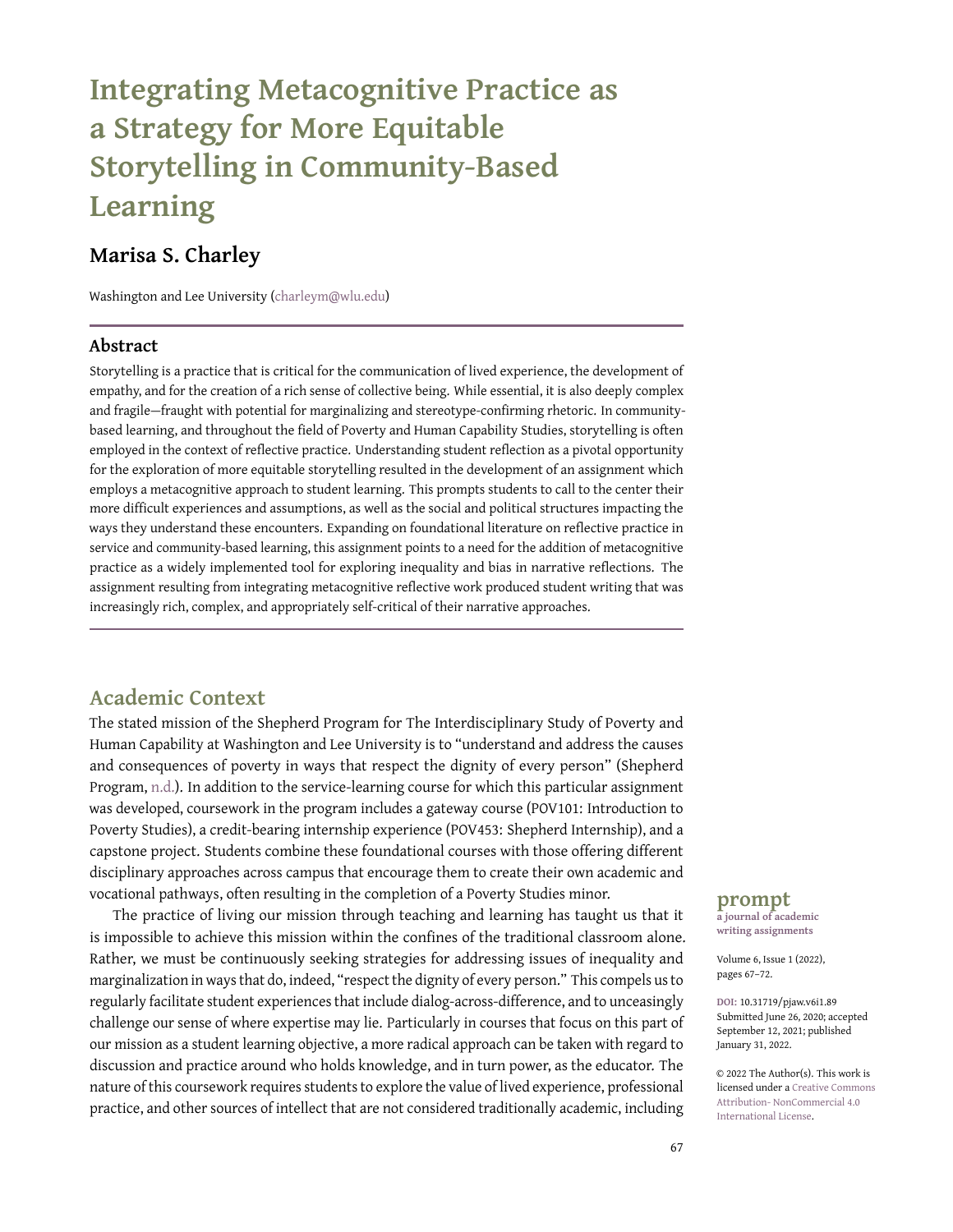storytelling. One such course is POV102: Introduction to Community-Based Learning for Poverty Studies, a course that facilitates learning that includes respectful and responsible engagement in the larger community as a means of understanding and dismantling systems and structures of power and privilege.

Past strategies including community partner co-teaching, community partner office hours, and regular engagement with clients from vulnerable populations, have all proven valuable in expanding the scope of respectful student learning in the broader community. Still, student learning through traditional assignments seemed to produce work that was incomplete in terms of exploration of implicit bias, power, and privilege in the context of students' own thinking. Even as they employed the strategy utilized in many service-learning theory texts, considering "What? So what? Now what?" (Eyler et al., [1996\)](#page-5-1) as it relates to their community-based experiences, students were infrequently participating in the larger analysis of the impact that their own identities, experiences, and upbringings had on their response to each of these foundational questions. Inevitably, students' ability to employ more equitable narrative strategies that reflect appropriately critical self-analysis in their recounting of their experiences and the stories shared with them was significantly impacted by this shortcoming.

# **Critical Reflection and Storytelling**

In the 1990s, as service-learning gained momentum at institutions of higher education nationwide, Janet Eyler, Dwight Giles, and Angela Schmiede [\(1996\)](#page-5-1) published *A Practitioners Guide to Reflection in Service-Learning: Student Voices and Reflections.* In addition to compelling testimonies about the powerful nature of reflective practice as the deepest point of connection between student experience in the broader community and the learning goals of a course, the text outlines "Four C's" of reflection in service-learning, include assuring that reflective practice is continuous, connected, challenging, and contextualized (Eyler et al., [1996\)](#page-5-1). In my own experience implementing this model in the classroom, students indeed achieved the objective of weaving connections between their community and service-based experiences and the overall goals of the course. Still, my interest in rooting this student learning more deeply in the mission of the Shepherd Program with a focus on facilitating learning that promotes "respecting the dignity of every person," left me with a desire to explore the shortcomings of this model in relation to the ability of our students to self-reflect on the elements of their identity and lived experience that informed the ways they recounted and analyzed their experiences.

Student recollection, articulation, and analysis of their experiences in the broader community are inextricably tied to the notion of storytelling. One such iteration of this emerges as students share narratives of their own experiences with community partners and clients. While they consider the ways in which what they have learned could improve the impact of their respective agencies on targeted populations, students often failed to acknowledge the role that their identities and experiences played in their conceptions of this "improved" impact and what strategies might help to achieve it. A second iteration of storytelling emerges during student reflections in the classroom and in written work, during which students share recollections of powerful stories that were shared with them. Subtle and largely unintended judgements snuck pervasively into student work as they once again overlooked what informed their perception of the world. Indeed, storytelling is inherent in reflective work—regardless of how it is included or whom it is about—when students do the important work of lifting up the experiences and narratives of themselves and others for deeper analysis and more explicit connection to their own learning goals.

Careful attention to not just storytelling, but what informs the way stories are told, is required to address the perennial issues around power and privilege in this work. In light of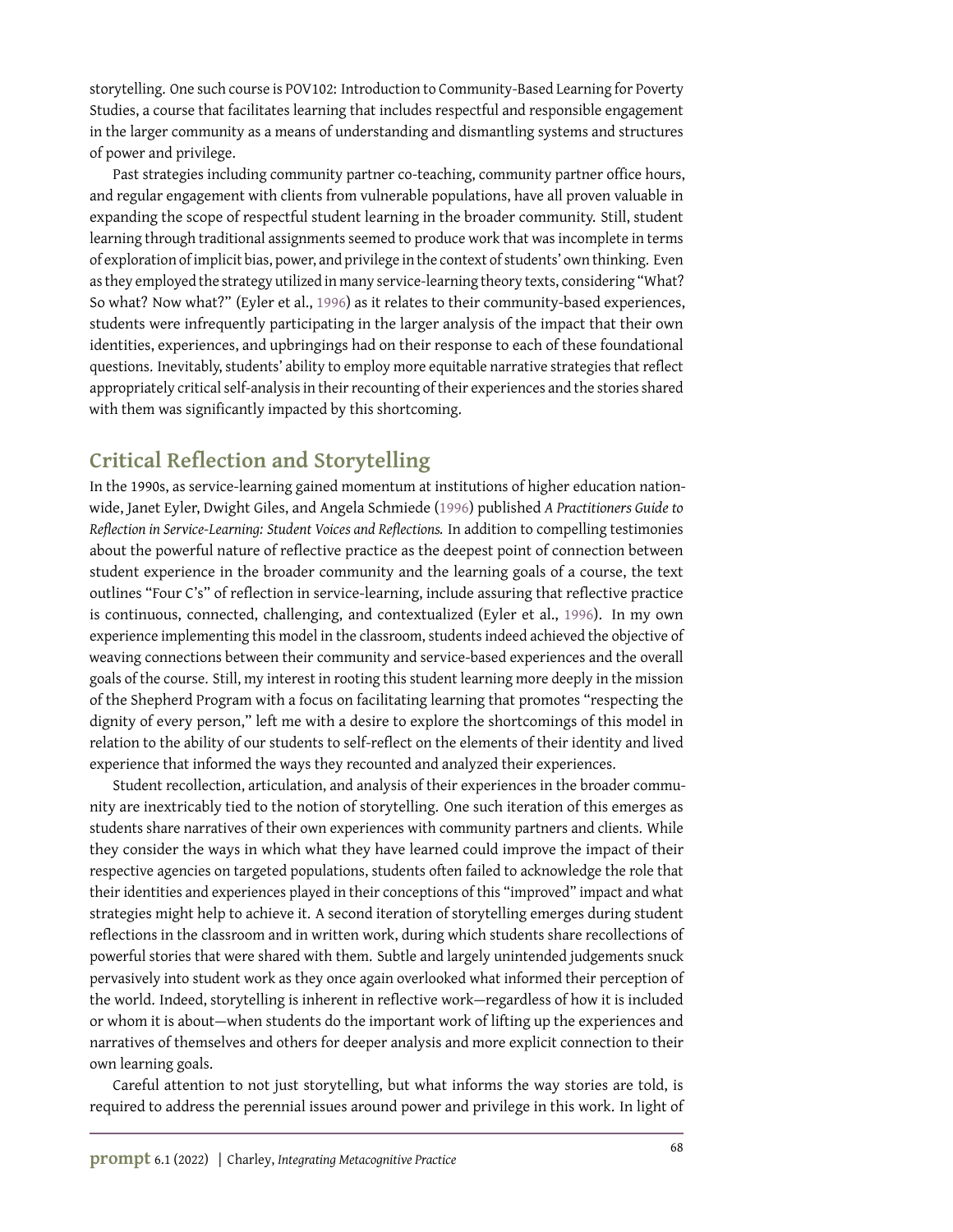this, I suggest that we as practitioners consider adding something of a fifth "C" to the work of Eyler et al. [\(1996\)](#page-5-1): (meta)Cognition. Metacognitive analysis has the potential to elevate reflective work by not only repeatedly calling students to evaluate and reevaluate their thoughts and experiences, but to go further in requiring students to explore the very process of this evaluation as deeply informed by experiences and identities. In turn, I believe this practice holds the potential for generating more respectful, informed, and authentic work.

In order for students to value this essential and inherently difficult work, it has been critical for me to make explicit the connections between storytelling and power. As Chimamanda Adichie [\(2009\)](#page-5-2) shares in her now viral TED Talk "The Danger of a Single Story,"

It is impossible to talk about the single story without talking about power. There is a word, an Igbo word, that I think about whenever I think about the power structures of the world, and it is "nkali." It's a noun that loosely translates to "to be greater than another." Like our economic and political worlds, stories too are defined by the principle of nkali: How they are told, who tells them, when they're told, how many stories are told, are really dependent on power.

Sharing this talk with them each term helps to offer a particular focus on the questions of respectful and responsible engagement with vulnerable populations, and encouraging students to analyze both their experiences, and the very process of their own meaning-making.

As storytelling is central to reflection, and reflection is central to student learning in service and community-based learning, I became deeply interested in the ways it might be possible to address elements of power in the storytelling inherent in reflection-based assignments in POV102. Rooting assignment design in the desire to facilitate this work led me to explore the use of metacognitive practices, which promote the ability of our students to employ strategies for giving dimension to the lives of individuals whose narratives can be flattened by systemic inequality and social injustice. Further, insofar as employing these strategies may promote more equitable and thoughtful articulations, students have begun to understand reflection and writing as subversive and important tools, understanding their work as possessing the potential to incite movement towards a more dynamic and respectful community-based learning experience in higher education.

#### **Assignment Design**

In POV102, a one-credit service-learning course, students are asked to complete a final paper that guides them through communicating their learning around poverty, marginality, and human capability. In an effort to walk with students through their own reflective practice in such a way that metacognitive analysis can be thoughtfully supported, the assignment is broken up into three main elements: a pre-writing tool, a completed draft, and additional post-draft considerations intended to encourage analysis of the role stereotypes, identity, and privilege play their thinking. These post-draft considerations were significant in encouraging a metacognitive approach more generally, but the specific guiding questions were also developed through my own exploration of their repetitive use in my own commentary on past student work.

Having taught this course for several years, I found myself regularly having to prompt students to center their own assumptions and biases, as well as their role in further perpetuating particularly damaging rhetoric. It was my hope that encouraging this would sharpen students' ability to engage in both charitable and critical reflection on the development of systems of oppression in and beyond our institution. Lastly, as an interdisciplinary program, encouraging and facilitating repeated self-analysis seems to possess the potential to embolden students to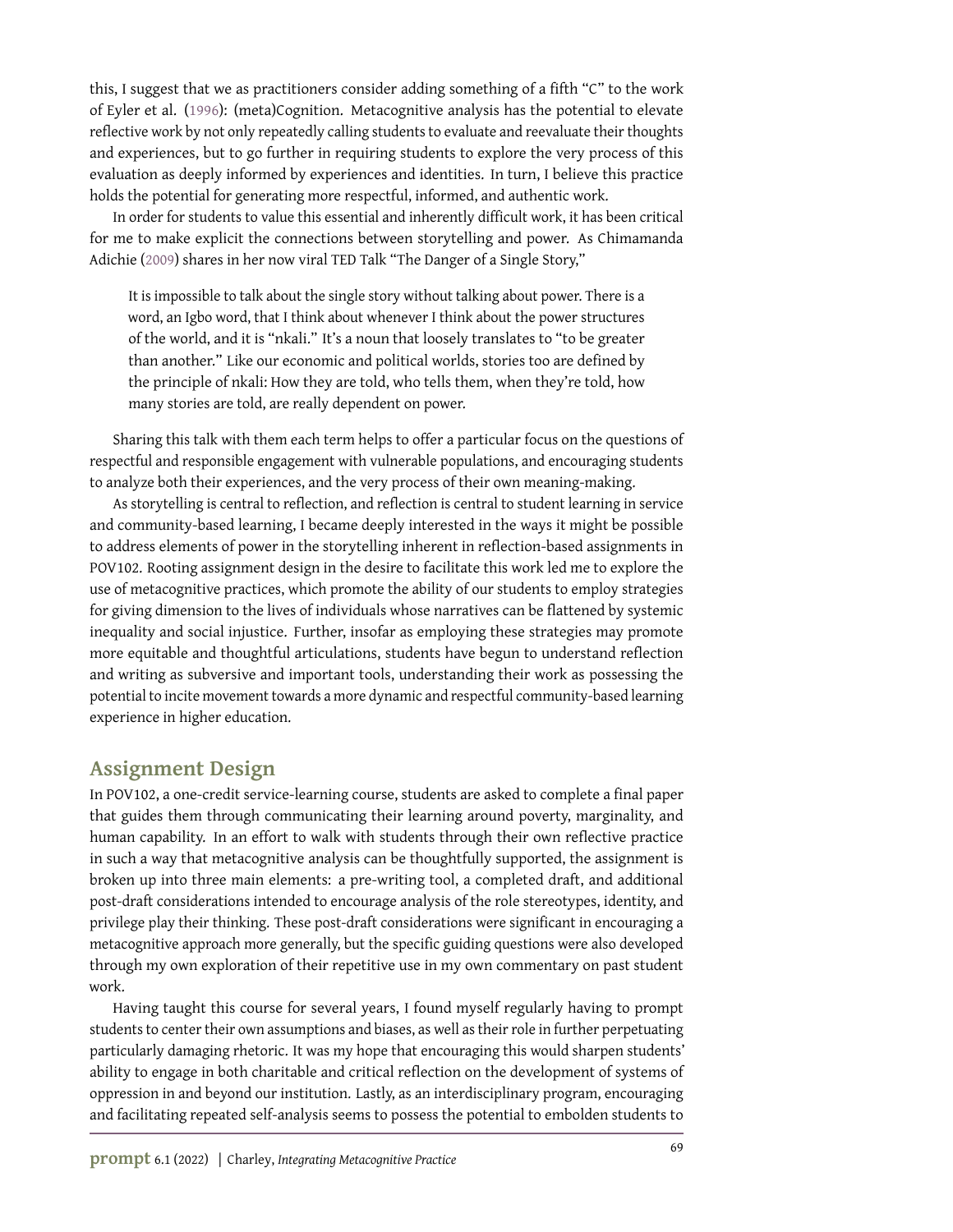synthesize learning from across multiple academic disciplines in such a way that they might highlight, for themselves and their audience, the importance of inter-and-transdisciplinary learning.

### **Assignment Implementation**

This assignment was used twice during the 2019-2020 academic year, with minor adjustments between uses that were reflective of my own learning around how to best encourage and support metacognitive work. I initially offered the assignment to students for independent work, but student feedback made it apparent that more active instructor engagement, and potential peer influence, could improve outcomes. Upon my second offering of this assignment, students were required to complete the pre-writing activity in class, their initial draft outside of class, and the post-draft considerations once again in class. This approach seemed to first impact students' confidence in their own ability to produce thoughtful and high-quality written reflections by providing them with a high level of support as they developed thematic choices and initial rhetorical strategies. Secondly, it offered students an opportunity to attempt the more targeted metacognitive work independently, to then be employed and explored in the substantive classroom-based discussion of the experiences and strategies of their peers.

The impact of this second outcome was considerable, in that it resulted in explicit discussions of the privilege and power that are inherent in how we share stories, particularly those related to vulnerable populations. Students grappled with questions about their own analysis and writing, as well as what shaped it, largely in response to the vulnerability that was cultivated by students sharing their responses to the post-draft considerations. As soon as one student bravely acknowledged the ways their own identity and privilege impacted their analysis and articulation of an experience, others followed.

These discussions led to profound evolution of student thinking. One such example was in the movement from one student's desire to provide nutritious food to those experiencing food insecurity, to their exploration of the deeply intimate and complex cultural relationships that people have with food and how that might impact services. A second student articulated that their previous understanding of the behaviors of youth as related directly to the upbringing provided by parents and guardians had been challenged, pushing them to consider the ways public educational systems promote opportunity for some and not others. Overall, students were able to deepen and complicate their own understanding of their experiences in the broader community in concert with their own identities, upbringings, and relationships with others and the world. As a result, they provided more dynamic, nuanced reflections that acknowledged elements of power and privilege in substantial ways.

# **Successes, Limitations, and Future Use**

While no doubt having a significant positive impact on student learning, writing, and discussion, there are elements of this approach that demand further consideration. First, in an effort to deepen students' ability to connect individual experiences and behaviors with larger stories and structures of oppression and power, I plan to return to the work of Chimamanda Adichie [\(2009\)](#page-5-2), who shared later in her talk on "The Danger of a Single Story," the following:

The Palestinian poet Mourid Barghouti writes that if you want to dispossess a people, the simplest way to do it is to tell their story, and to start with, "secondly." Start the story with the arrows of the Native Americans, and not with the arrival of the British, and you have an entirely different story. Start the story with the failure of the African state, and not with the colonial creation of the African state, and you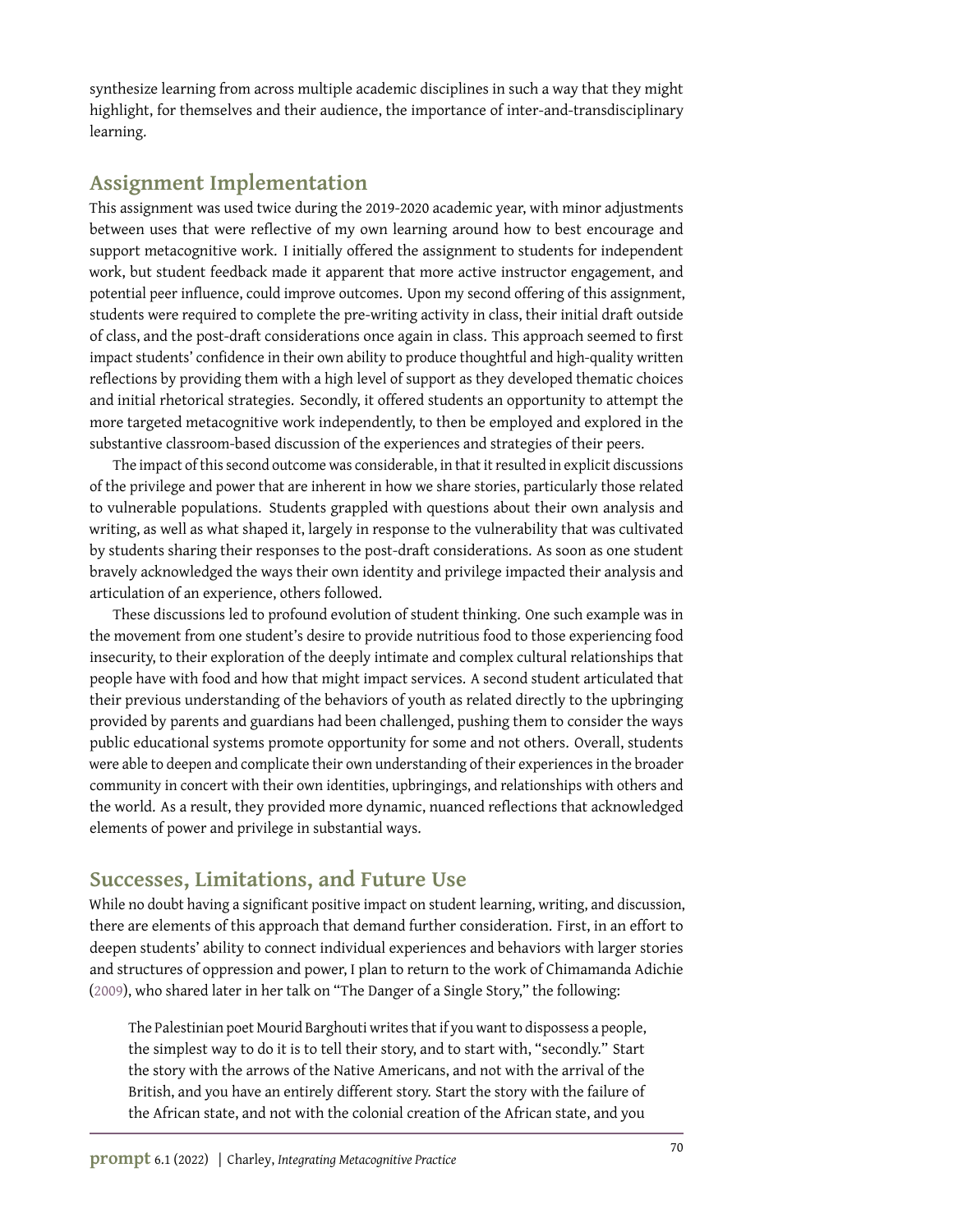have an entirely different story.

As students begin to see themselves as storytellers in their reflective work, and deepen their understanding of the implicit power therein, I hope to encourage students to explore where in the larger narrative of lived experience throughout history they are beginning. Including questions that prompt students to explore what story is being told in their work, to whom this story belongs, and how even unintentional dismissal of its prior chapters can cause harm. Students will be called not only to consider the larger narratives belonging to vulnerable and/or historically oppressed populations, but also how their understanding of the beginning of their own stories impacts their own process of making meaning.

Despite the many apparent benefits of this assignment design, one shortcoming of the practice of metacognition in student reflection which requires further consideration is the tendency of metacognition to still ultimately affirm one's own understanding of their thinking. While the structure of moving the post-draft work to a classroom-based experience couched in purposeful discussion proved fruitful for students who felt otherwise unable to access this level of analysis, it was nonetheless limited in its ability to provide students with the more critical perspective that is offered through external analysis and feedback. Future use of the integration of metacognitive work in this and other assignments necessitates continued exploration around how to fully understand implications of this shortcoming, as well as potential strategies for mitigating its impact in student learning, which could include structured peer review, one-onone discussion between the draft and post-draft elements, or the use of in-class time to address post-draft concerns.

#### **ASSIGNMENT**

**Central Question(s):** Develop and share a narrative on your experiences with your agency and the population it serves— what do you want people to know?

**Assignment:** Introduce your agency, the issue area it addresses, the population it serves, etc. Recall our discussions in class around storytelling, voice, and advocacy. Use both critical and charitable lenses on your own experiences and writing to develop a narrative-employing reflective piece about your engagement in the [region] this term.

**Pre-Writing Tool:** Consider using the questions below as a pre-writing tool to help you examine more deeply your own thoughts before you begin composing your response. One method for doing this is to set a timer (10-20 minutes) and focus on exploring these questions for the duration of the time.

- Who is your target audience? Why? What strategies might you use to communicate with them on complex issues of inclusion, equity, and justice?
- Why is this story important? What do you want others to take away?
- How is the way you tell this story important with respect to the particular individuals with whom you have interacted?

**Post-Draft Considerations:** Once you have completed your initial draft of this paper, return to your pre-writing method to consider the following:

- What are the things that are *not* being said in your draft? In what assumptions might they be tied up?
- How are you addressing "the danger of the single story"?
- Does your draft clearly demonstrate your considerations around how to respectfully and responsibly share your story of engagement?